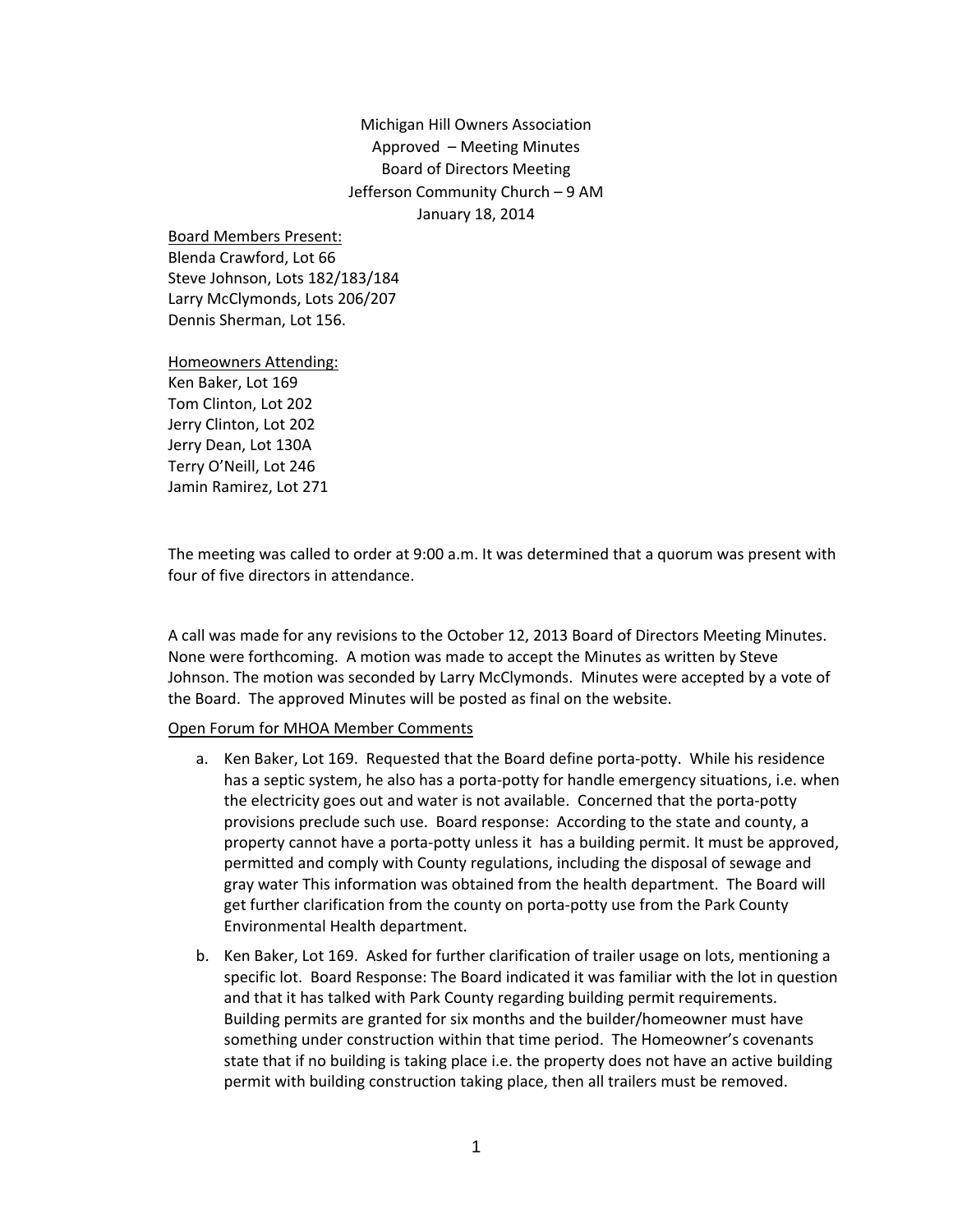- c. Ken Baker, Lot 169. Raised a concern about the north entrance inaccessibility/closure during the recent storms. Board: Southpark Plowing has been doing an excellent job and the Board has been in contact with them over the last couple of weeks. It requires additional communication when the plowing contractor is required to pull in extra equipment to clear snow because of additional costs and the Board's responsibility to manage the budget. The Board will continue to fine tune that communication.
- d. Jerry Dean, Lot 130A. Expressed a concern about the recent road conditions over the holidays and on weekends. Board response: Have agreement with Contractor to plow at 6 inches. Board response (with information from Southpark Plowing): The Hill had a couple of consecutive storms, neither of which had 6 inches. The plows went out at six inches. Still have some places that need additional work. Plowing is a judgment call and key to that process is making sure roads are accessible and also assuring that we're not plowing just to plow. There's a fine balance and the Board and Southpark plowing need to continue their efforts to fine tune this process. The Board trusts Jamin's judgment; however, it also wants to be dialed into the needs of the Hill because of its fiduciary responsibility to all homeowners. Generally try to wait for the storm to abate a bit so hit the end of the storm to plow rather than plowing twice. Looks like it might be a heavy plowing season this year.
- e. Jerry Clinton, Lot 116. Expressed concerns on the decision‐making process. Board response: The Board has a responsibility to the homeowners and Jamin (Southpark Plowing) is responsible to the Board. A communication process has been set up to meet the needs of the homeowners while being responsive to weather conditions. Prior contracts had 6 inches as a response basis. The current response baseline is 3 inches, so the Board is trying to work with Southpark Plowing to optimize its efforts while balancing road conditions, current weather, weather forecasts, etc. The Board has never required Southpark Plowing to wait for permission to go out; it only asks that Jamin send an email to let the Board know he's going out so that it can be responsive to member inquiries on what efforts are taking place. The Board only requires a conversation prior to bringing out the big equipment as that action is a budgetary item. The Board trusts Jamin as its contractor. The Board will have Steve and Jamin now working more closely together. Jamin is experienced enough to know the problem parts of the hill and take care of them.
- f. Terry O'Neill, Lot 246. Board has done a good job trying to bring balance to this problem. It's okay that some homeowner's feel that the problem should be revisited from time to time with the Board. The problem with revisiting it however, with limited attendance at the meeting, is that the greater body of homeowners has already spoken by participating in discussions and voting in the proper forums at the annual meeting. The Board is fulfilling its fiduciary responsibility. The membership wants the Board to exercise legitimate oversight over plowing and to contain costs.
- g. Jamin Ramirez, Lot 211. Southpark Plowing has no intention of changing or modifying the contract. Is interested in making the process cleaner and more streamlined. Board response: The Board asked Jamin to stay after the meeting to talk about the aired concerns and to fine tune understandings and the communication process. The Board expressed its gratitude for Jamin's/Southpark Plowing's efforts.
- h. Ken Baker, Lot 169. Indicated concerns about what communication is taking place when the north entrance is closed, i.e. is anyone contacting trash, propane, fire department,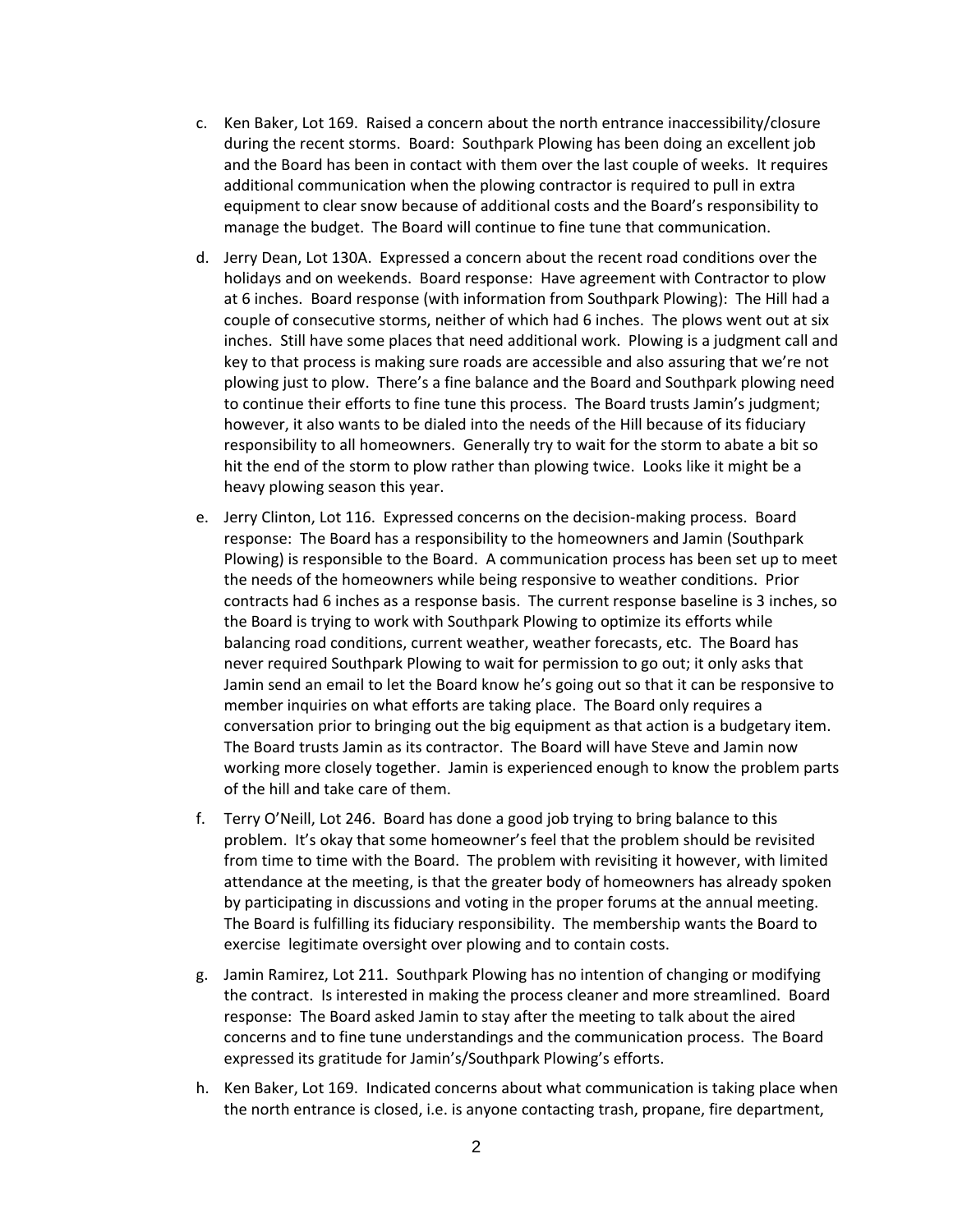sheriff's department, etc. about the closure. Also indicated that a sign is needed on CR 35 to let folks know that north entrance is closed. Board response: Indicated that it will work with the county to see about a sign on CR 25. Also, need to make homeowner's aware that if renting cabins, information provided should include directions to cabin location from south entrance as well as from the north entrance.

# Reports of Officers

# President

- a. The High Plains Ranch ‐ Burn Pit Grazing Lease and Outlot C & E Agreement is now complete. This agreement includes leasing grazing area, which is part of the burn pit (approx. 13‐16 acres that have never been used) to the Carrington's for their cows; allowing the remaining burn pit area to be used for 2 weeks a year for grazing purpose which will enable MHOA to get an agricultural tax rate after two and one‐ half years, saving MHOA about \$900/year; re-deeding MHOA lands used by Carrington's for grazing back to MHOA (parts of outlots C & E); and fencing to reflect these changes and use needs. Carrington's will be maintaining the new fencing once erected by MHOA.
	- i. The negotiations concerning the Augmentation Road are open and remain on‐going. This is the last of the easements identified at the annual meeting to be worked through. Adverse position is in the MHOA's favor so this negotiation has been less of an issue that the other easements (road right‐ of‐way and MHOA boundary lines).

### Vice President

ACC Report: No requests since last meeting

## At‐Large

- a. Road Signs
	- i. The new road sign is up for Swandyke. All remaining signs have been ordered and have been made by County. The Board is presently waiting on the county to approve the invoicing of the signs for payment. The Board has been working on this for 6‐7 months; and will get them up as soon as the county releases them. Several other homeowner communities are also in the same situation with the county.
- b. Snow Plowing
	- i. Jamin's doing a fantastic job. The Board has heard the general session's comments and will work on the concerns raised.

## Treasurer

- c. Treasurer Report
	- i. Outstanding dues: \$224.66. Owners are making payments.
	- ii. The Colorado State Bank & Trust CD matured. The bank's check was received for the funds in the amount of \$6,594.34. These funds will be deposited into the MHOA Fairplay checking account.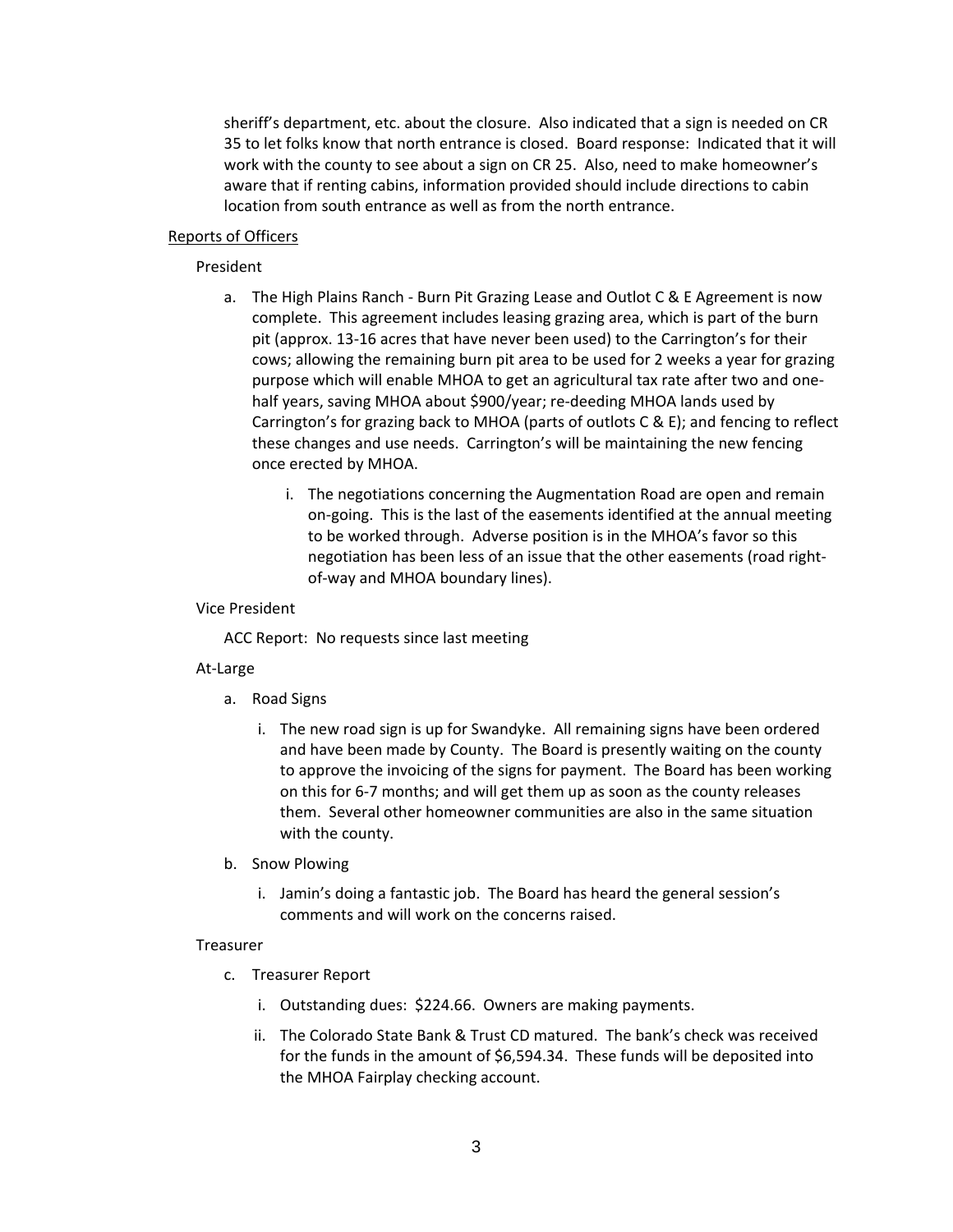- iii. Checking balance: \$527.69; Savings balance: \$45,006.27. Total Balances: \$52,128.30.
- iv. The goal has been to get all monies in one place. Will look at the upcoming needs of the MHOA prior to reinvesting any funds.
- v. The books for the past two years have been audited. Reports are posted on the website. The audit for 2013 is now starting. The audits were conducted as directed by the discussion at the 2013 annual Homeowner's meeting.
- vi. The books are now being handled through one accounting package, which enables MHOA to produce balance sheet as requested by Homeowners. Transparency is going up and will increase moving forward. MHOA spent \$700 for each year of the books reviewed.
- vii. Per CCIOA, a financial review was not required; however, MHOA elected to do so at the behest of homeowner's per the 2013 annual meeting. The Board will take this requested activity back to MHOA members at the annual meeting to see if they want to continue to have the books reviewed each year.
- viii. Southpark Plowing indicated that it is getting checks for services in a timely manner. This feedback/information was requested to determine if the current system is working.
- d. 2014 Budget review and board approval
	- i. The Board presented a proposed budget for 2014. The legal fees, anticipated fencing fees (1 time expense), Earnest Easement payment (\$4,300/year over next 4 years), have increased the budget for 2014. MHOA will be spending approximately \$11,500 over anticipated revenues for the year. It has a current proposal from K&C Fencing for the work to be done. It will seek additional proposals prior to proceeding with fencing.
	- ii. The budget cuts back on gravel given that 2013 expenditures placed an emphasis in that area. MHOA put in a fuel tank next to the grader to lower hauling costs; now requires one delivery/yr. MHOA had bolts stolen from grader wing while sitting over the summer (\$80.00/bolts). The Board is taking measures to avoid that loss in the future.
	- iii. The \$11,500 overage will be covered by reserves and cash on hand.
	- iv. The pond dump valvehas been modified and locked. MHOA will need to clean up the ditch based on review by the Water Commissioner (see prior minutes). 2014 Budget includes \$2,500 to work on pond inlet and outlet in order to maintain a dry pasture below the pond. MHOA has a couple of years to get in compliance.
	- v. A motion was made by Steve Johnson to accept the budget as presented to the Board; and to present it at the annual meeting. It was seconded by Dennis Sherman. A vote was called and the motion was approved by Board. The proposed budget will be posted to the website.

Old Business: None offered.

New Business